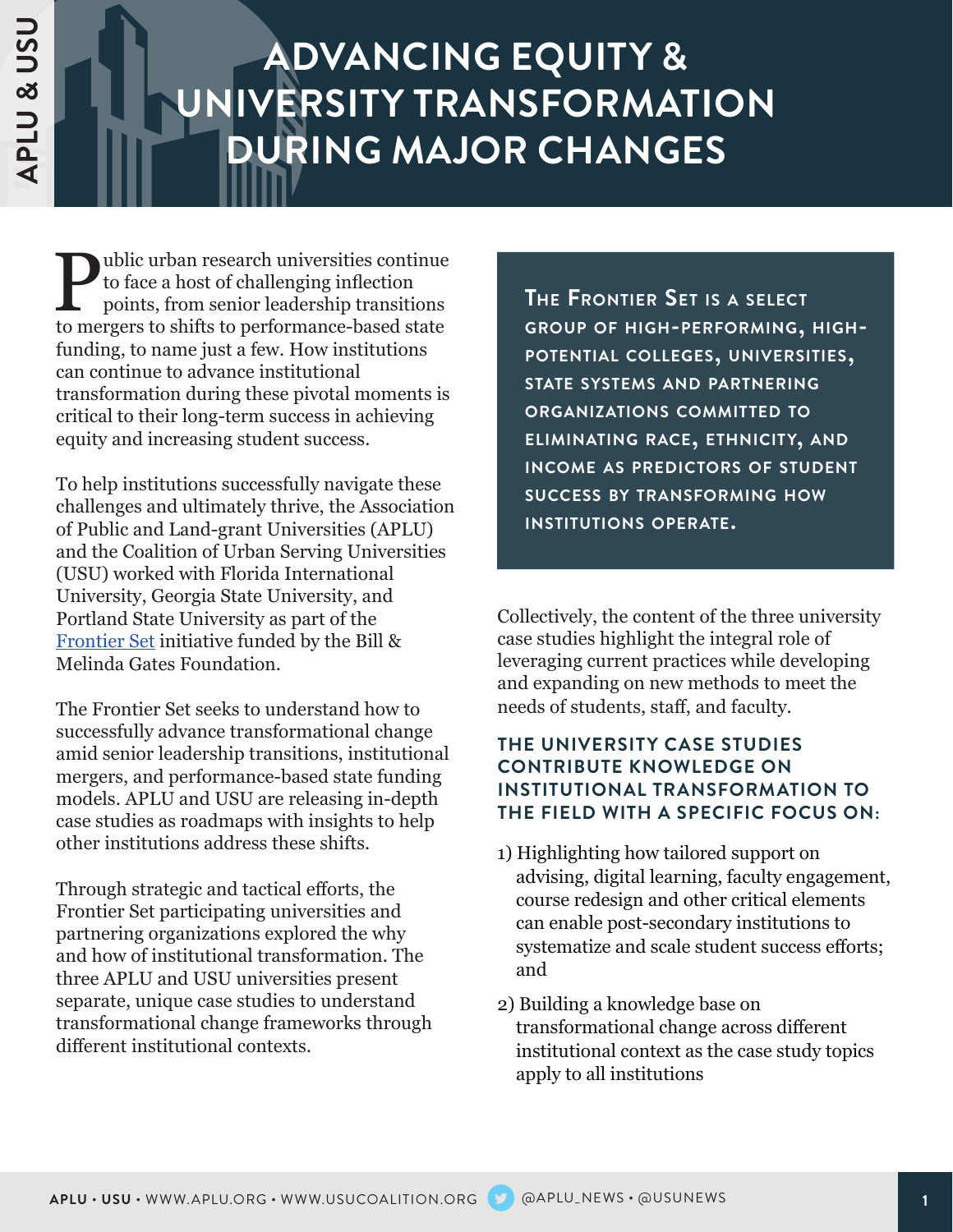## **CASE STUDY BREAKDOWN**

*Georgia State University: How does an institutional merger affect transformational change?*

There are only a handful of examples that speak to a broader trend in higher education—a movement to merge institutions, particularly those that are resource constrained and/ or underperforming, in an effort to improve student success rates and to contain costs. Consolidation of two or more institutions with distinct cultures, mindsets, resources, and students—inevitably impacts the pace and strategies deployed in institutional transformation.

*Portland State University: How does senior leadership transition affect transformational change?*

Leadership stands as one of the core functional capacities that drives and informs transformational change. Senior leaders set a tone and vision for student success and accordingly wield considerable influence on how other functional capacities work together to achieve institutional goals. Yet, unlike other core capacities, leadership often serves as the greatest risk to stalling or slowing change as a result of turnover.

### *Florida International University:*

*How does state performance-based funding affect transformational change?*

More than half of states use some form of performance-based funding in their policy and decision-making process with respect

to allocating resources to higher education institutions.<sup>1</sup> The state of Florida reported across the board gains in graduation rates among public institutions over the course of five years as a result of their initial performancebased funding formula.<sup>2</sup>

In addition to the three case studies, APLU and USU are developing an open-access course module based on the content of the case studies and its institutional transformation experiences. The modules will be grounded in change management, student experience, and the utilization of strategic foresight. This additional knowledge dissemination method will contribute to the institutional commitment to increasing student success and addressing opportunity and attainment equity gaps via a culture of innovation and transformation that is of value for the field.

## **CONTACT INFORMATION:**

Andréa Rodriguez Director, APLU/USU 202-465-8532 [arodriguez@aplu.org](mailto:arodriguez@aplu.org)

Mitzy González Program Manager, APLU/USU 202-478-6026 [mgonzalez@aplu.org](mailto:mgonzalez@aplu.org)

Matt Renn Data Analyst, APLU/USU 202-465-8534 [mrenn@aplu.org](mailto:mrenn@aplu.org)

<sup>&</sup>lt;sup>1</sup> No precise number exists but there is evidence that over 30 states use some form of performance-based funding.  $2$  Performance-based funding spurs progress in graduation rates, alumni wages | Florida | thecentersquare